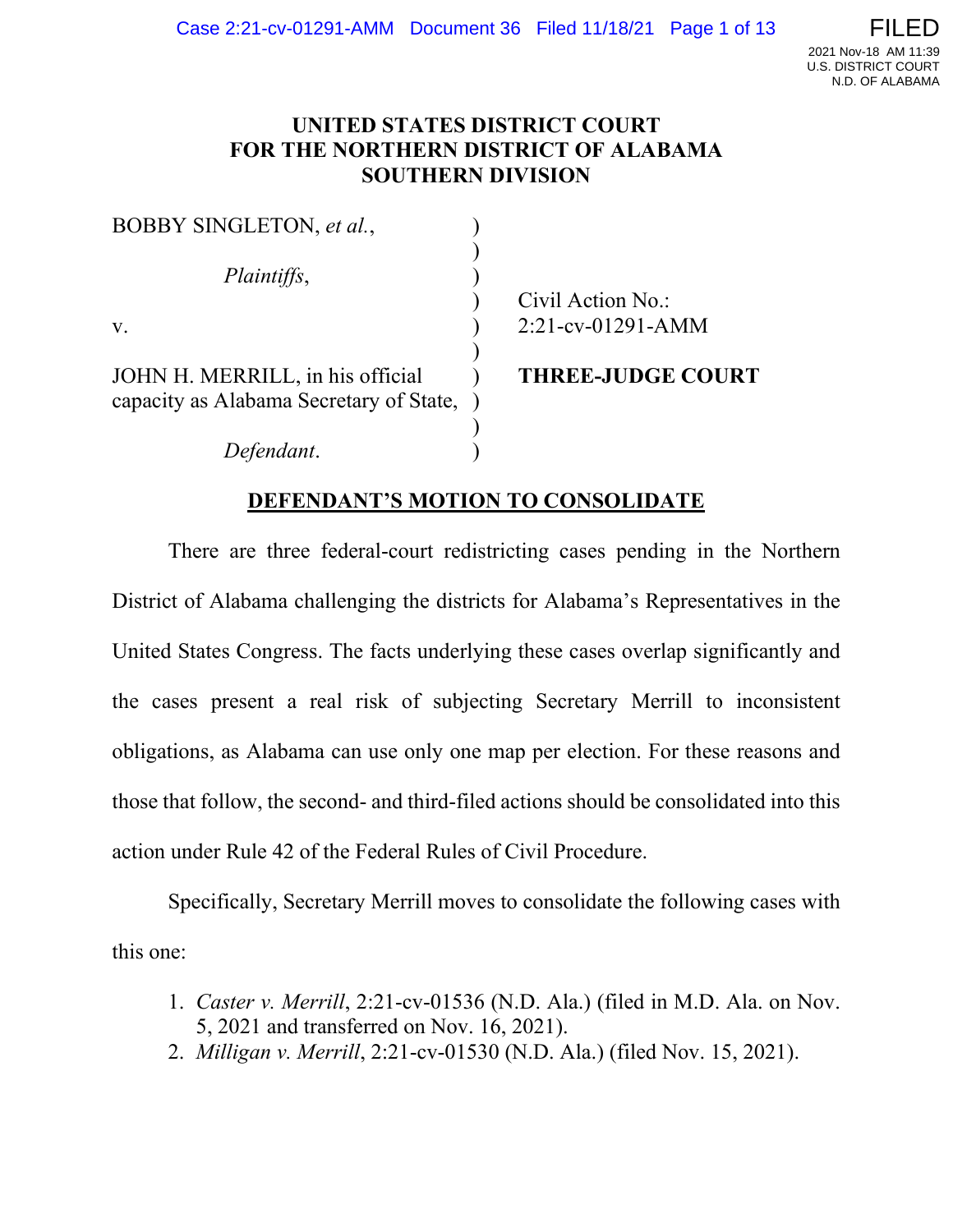### **BACKGROUND**

On September 27, 2021, before the Alabama Legislature adopted new electoral maps using information from the 2020 Census received in August 2021, the Plaintiffs in this action (the "*Singleton* Plaintiffs") filed suit. Doc. 1. On October 29, in response to the Court's request, a three-judge court was convened under 28 U.S.C. § 2284. Doc. 13. On November 4, 2020, the Legislature passed (and the Governor signed) electoral maps without the Court's intervention. That same day, the *Singleton* Plaintiffs filed the Amended Complaint. Doc. 15. The Amended Complaint alleges that "the Voting Rights Act no longer requires maintenance of a majority-black Congressional District in Alabama," *id.* at 2 ¶ 3, alleges violations of the U.S. Constitution in the reapportionment process, *id.* at 38-46, and asks the Court to "require implementation of a Court-ordered redistricting plan," *id.* at 47.

Also on November 4, separate plaintiffs filed a lawsuit in the Middle District of Alabama challenging Alabama's congressional map under Section 2 of the Voting Rights Act. *See Caster v. Merrill*, ECF No. 3. Contrary to the *Singleton* Plaintiffs' contention (and the Alabama Legislature's judgment), the *Caster* Plaintiffs allege that the Voting Rights Act requires that Alabama's congressional map contain *two* majority-Black districts. *Caster*, ECF No. 3 at 2 ¶ 4. On November 16, after briefing from the *Caster* Plaintiffs and Secretary Merrill, *Caster* was transferred to the Northern District of Alabama. *Caster*, ECF No. 30.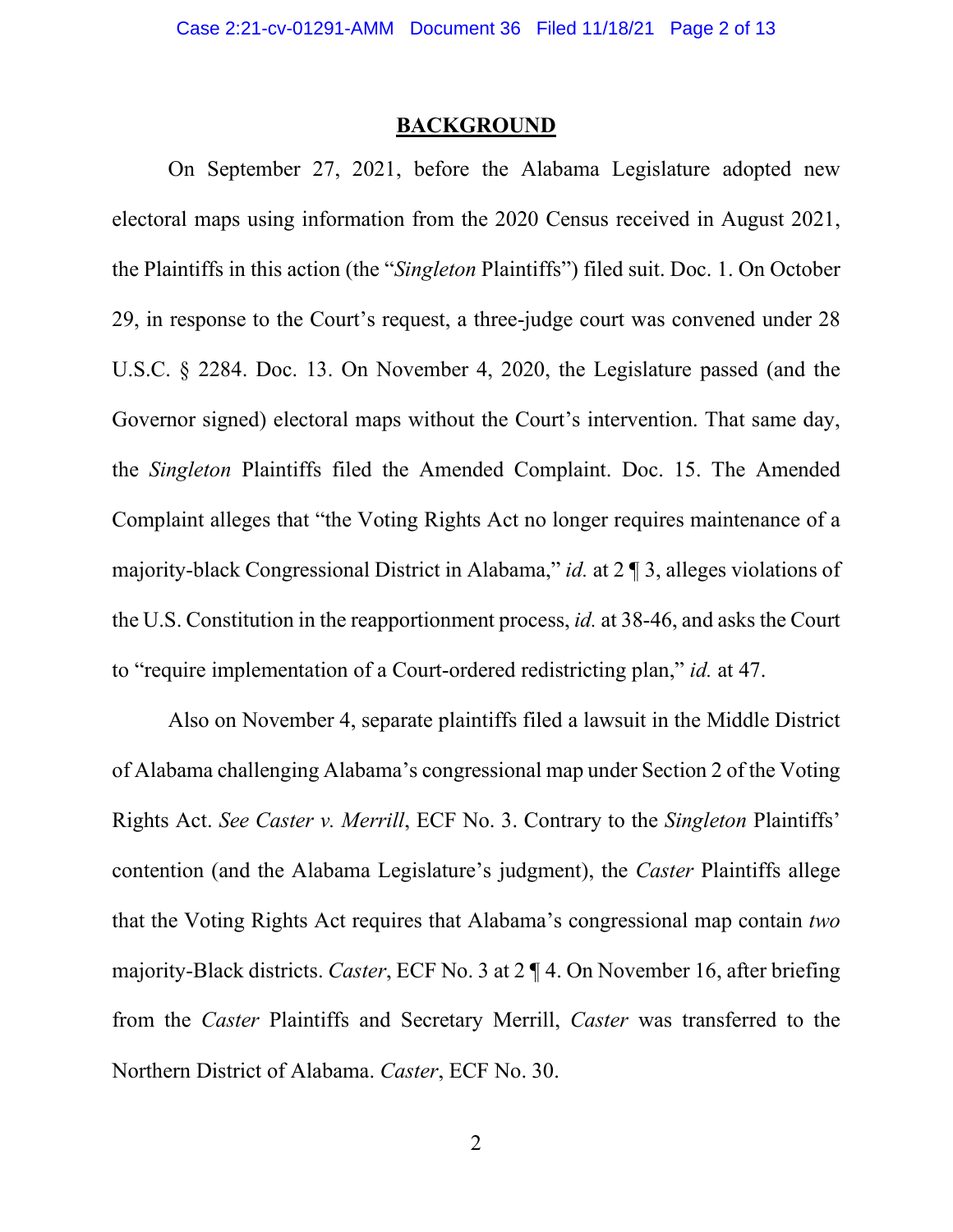On November 15, 2021, a third set of plaintiffs filed suit in the Northern District of Alabama challenging Alabama's congressional map. *See Milligan v. Merrill*, ECF No. 1. The *Milligan* Plaintiffs allege violations of both the Constitution and Section 2 of the Voting Rights Act. *Milligan*, ECF No. 1 at 1-2 ¶ 2. The next day, the court ordered the parties to file briefs about (1) whether a three-judge court has jurisdiction to hear both the constitutional claims and Voting Rights Act claims in the action; and (2) whether *Milligan* should be consolidated with this case. *Milligan*, ECF No. 2. The parties must file responses to that order by today, November 18, at 12:00 PM.

Earlier today, Secretary Merrill separately moved under Rule 19 to join the *Caster* Plaintiffs as parties in both this case (Doc. 33), and later today, Secretary Merrill will file a similar motion in *Milligan*. If the *Caster* Plaintiffs are joined as parties in one or both actions, the three-judge court can exercise supplemental jurisdiction over the *Caster* Plaintiffs' claims and enter judgment on those claims as a three-judge court. If these cases are only consolidated, at a minimum, Judge Manasco can decide the *Caster* Plaintiffs' claims, though the better course would be for the three-judge court to rule, for a three-judge district court is still a district court that maintains its authority to decide federal questions. *See* 28 U.S.C. § 1331. In either event, consolidation would at a minimum ensure that the presiding judge can coordinate and conduct a significant portion of all proceedings in each case.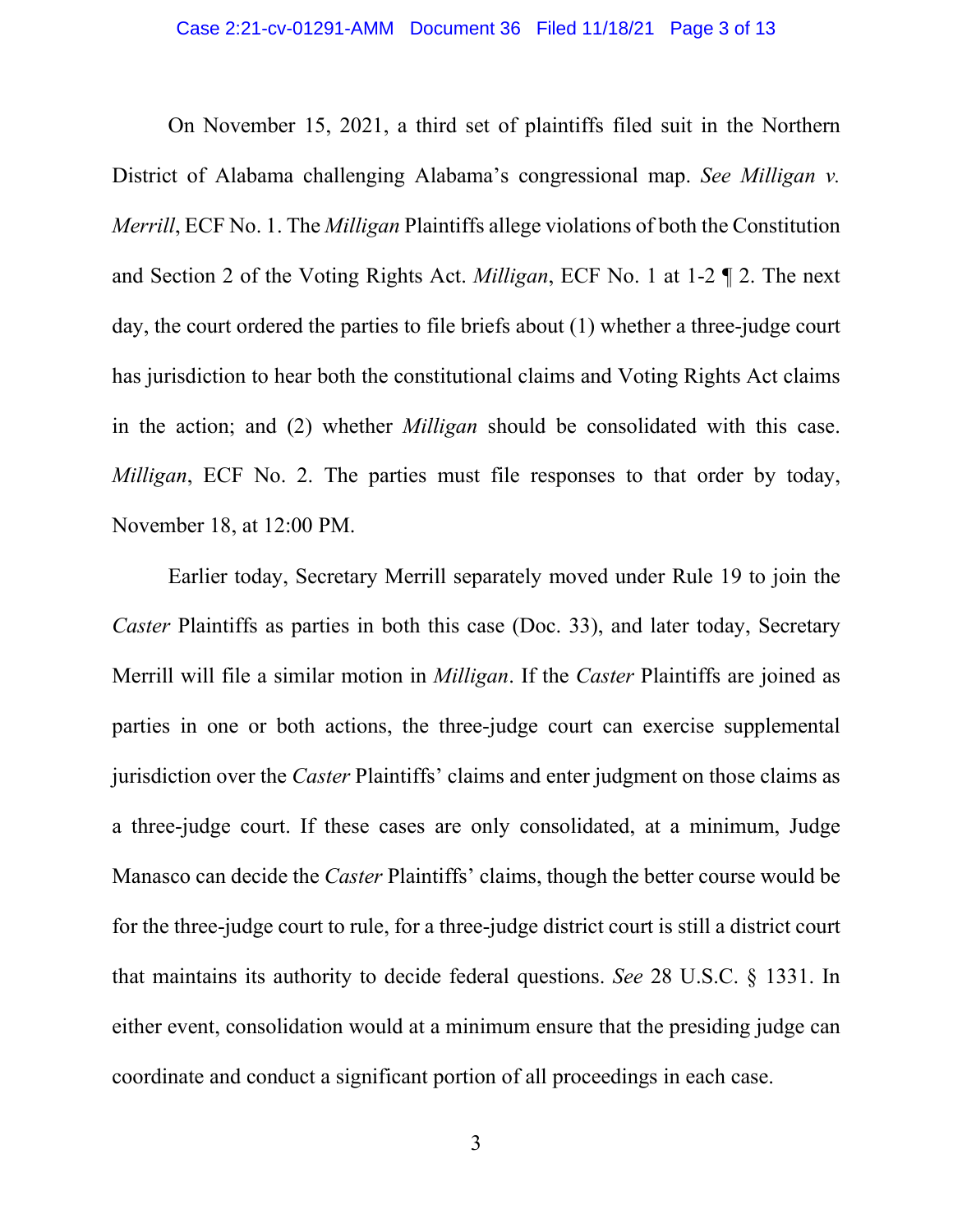### **ARGUMENT**

This Court should consolidate *Caster* and *Milligan* with this this case under Rule 42 of the Federal Rules of Civil Procedure. Under Rule 42, a district court may consolidate multiple actions if they "involve a common question of law or fact." Fed. R. Civ. P. 42(a)(2). "This rule is a codification of a trial court's inherent managerial power to control the disposition of the causes on its docket with economy of time and effort for itself, for counsel, and for litigants." *Hendrix v. Raybestos-Manhattan, Inc.*, 776 F.2d 1492, 1495 (11th Cir. 1985) (internal quotation and citation omitted). The Eleventh Circuit has urged district courts "to make good use of Rule 42(a) in order to expedite the trial and eliminate unnecessary repetition and confusion." *Eghnayem v. Boston Sci. Corp.*, 873 F.3d 1304, 1314 (11th Cir. 2017) (quoting *Young v. City of Augusta*, 59 F.3d 1160, 1169 (11th Cir. 1995)).

"A district court's decision under Rule 42(a) is purely discretionary." *Hendrix*, 77 F.2d at 1495. A decision to consolidate actions does not require the consent of all parties. *See In re Air Crash Disaster at Fla. Everglades on Dec. 29, 1972*, 549 F.2d 1006, 1013 (5th Cir. 1977). In exercising its discretion on whether to consolidate, a court considers the following factors:

Whether the specific risks of prejudice and possible confusion are overborne by the risk of inconsistent adjudications of common factual and legal issues, the burden on the parties, witnesses and available judicial resources posed by multiple lawsuits, the length of time required to conclude multiple suits as against a single one, and the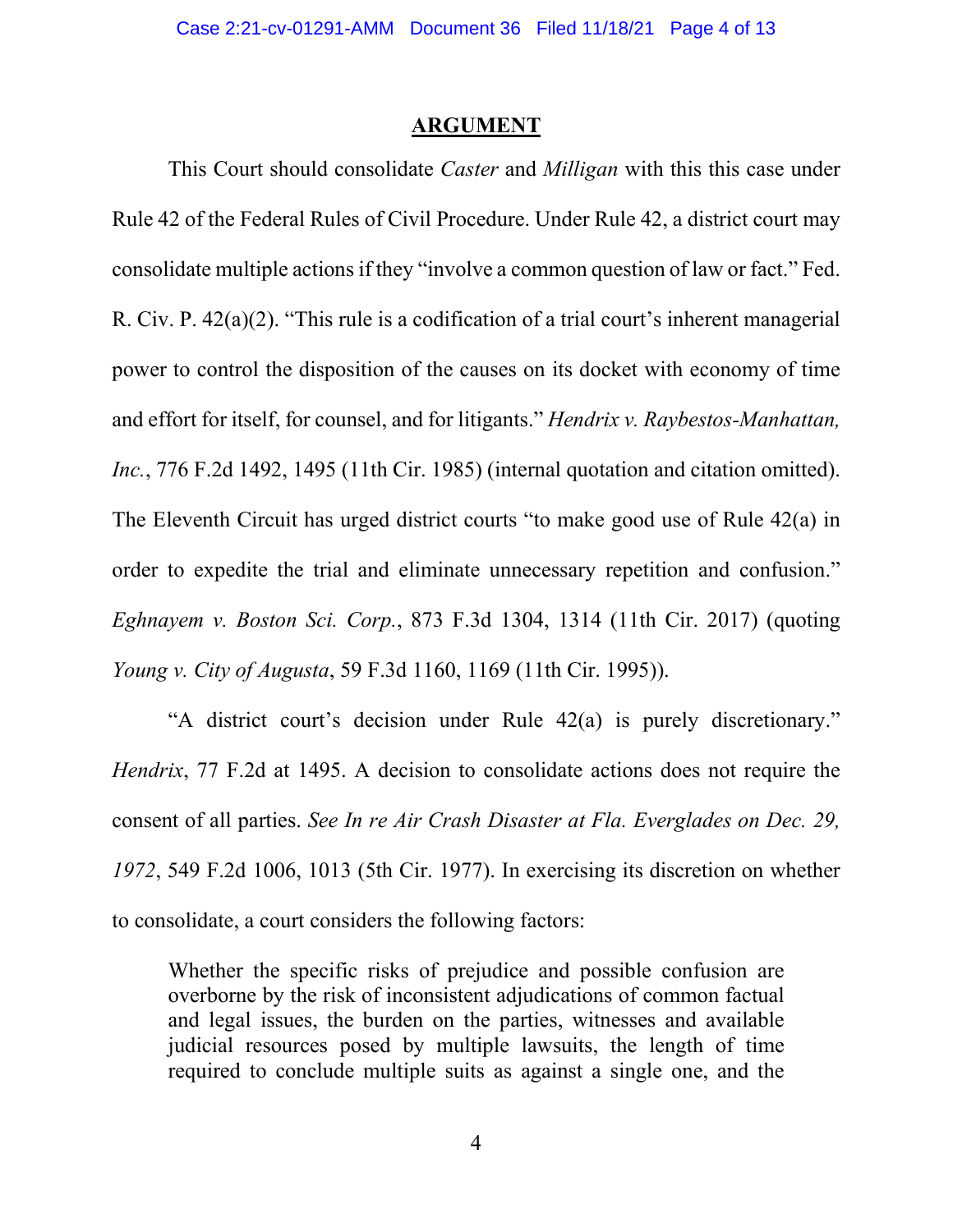relative expense to all concerned of the single-trial, multiple-trial alternatives.

*Hendrix*, 776 F.2d at 1495 (quotation omitted and alterations incorporated). "A joint trial is appropriate when there is clearly substantial overlap in the issues, facts, evidence, and witnesses required for claims against multiple defendants." *Allstate Ins. Co. v. Vizcay*, 826 F.3d 1326, 1333 (11th Cir. 2016) (quotation omitted and alteration adopted). These factors overwhelmingly favor consolidation of the three cases here.

*First*, there is "substantial overlap" in the facts, evidence, and witnesses required to decide each case. *Id.* Secretary Merrill anticipates relying on at least two of the same experts (a demographer and a political scientist) and putting forth similar evidence (e.g., the communities of interest that each congressional district serves) to defend against claims based on either the Constitution or the Voting Rights Act. As the Middle District of Alabama concluded about the *Caster* case and this one before transferring *Caster* to this Court, "the underlying facts of both lawsuits, as well as the functional arguments, appear to be almost identical." *Caster*, Order (ECF 7 at 2). The same is true for the *Mulligan* action, for each of the three actions involves the exact same map—the one passed by the Alabama Legislature in Alabama Act 2021- 555. The facts and evidence related to the map's passage is common to each action, and there is no reason for all this evidence to be heard three times in three separate cases.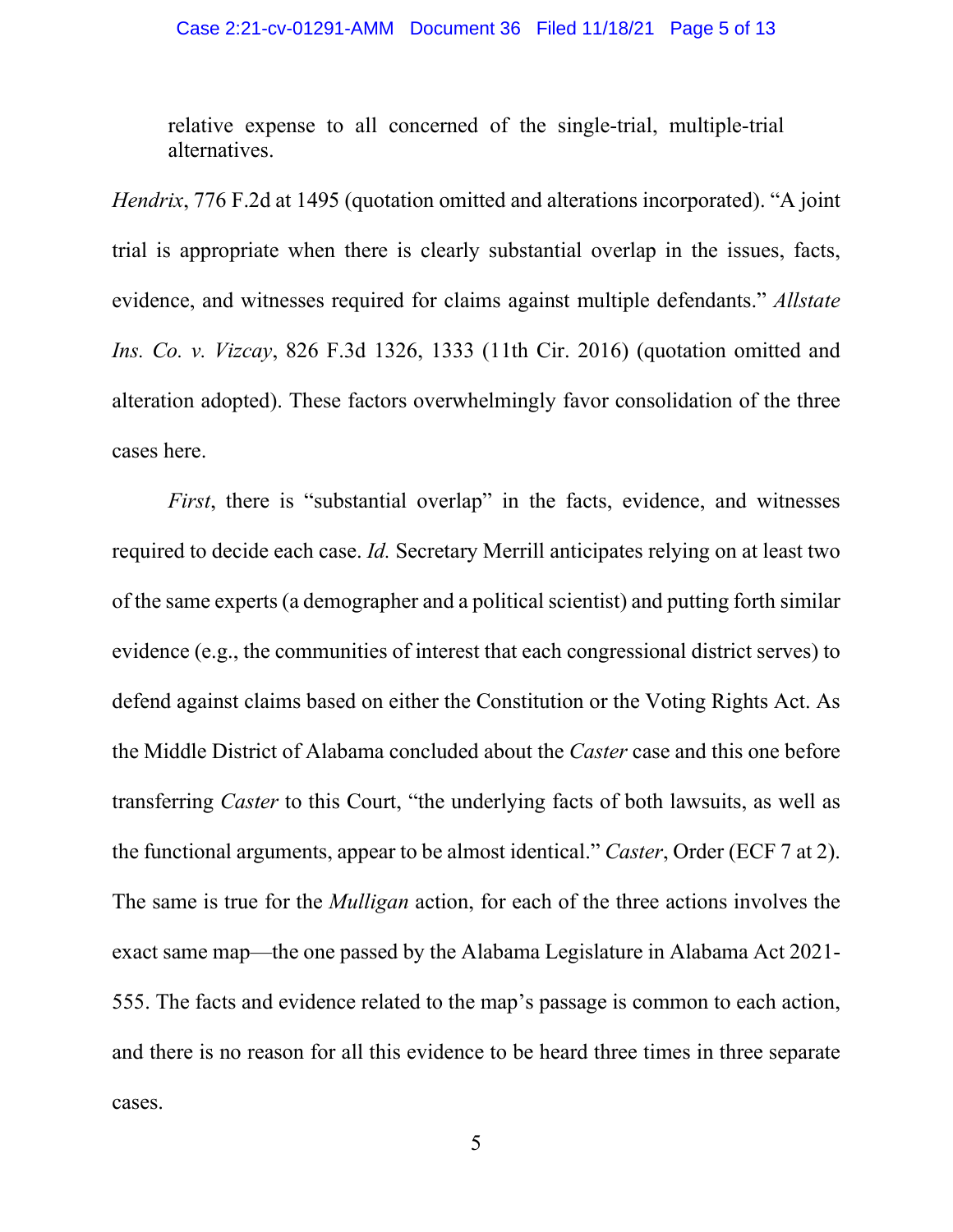#### Case 2:21-cv-01291-AMM Document 36 Filed 11/18/21 Page 6 of 13

*Second*, consolidation of these cases would make these proceedings much less burdensome for the parties and for the Court. Each case requires numerous expert and fact witnesses, many of whom will testify in a deposition and again before the court at trial (and/or at a preliminary injunction hearing). Upon consolidation, one court could consider all this evidence and make evidentiary rulings that apply to all parties upon hearing argument from all parties. Having three courts consider evidence and related argument numerous times—possibly at three separate preliminary-injunction hearings and three separate trials—would be a waste of resources for the Court and for the parties.

*Third*, consolidation would prevent confusion and ameliorate the risk of inconsistent obligations and adjudications. Each set of plaintiffs asks for a courtordered map. Of course, the State can have only one congressional map. By having these actions proceed separately, Secretary Merrill is at greater risk of being subject to inconsistent injunctions. And apart from the possibility of inconsistent injunctions, consolidating these cases would eliminate the risk of other inconsistent adjudications, such as rulings related to discovery. For example, if one court sustained a privilege objection while another overruled the same objection, the disclosure required by the second court's ruling would undermine the ruling of the first court. Consolidation would prevent this sort of inconsistent result.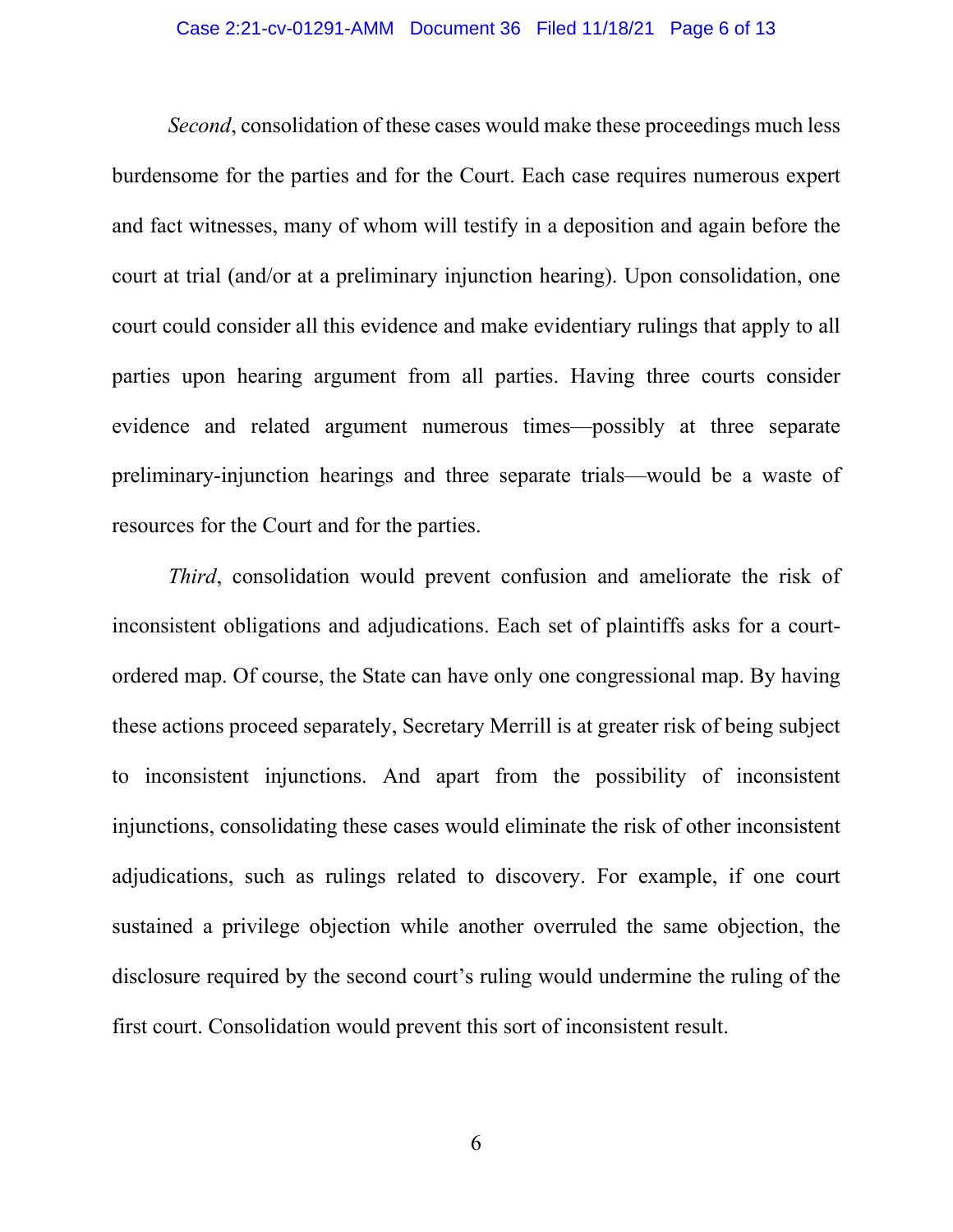*Fourth*, despite the *Caster* Plaintiffs' likely argument to the contrary,<sup>1</sup> these cases present nearly identical issues. Fundamentally, each case challenges the apportionment of Alabama's congressional districts. While an apportionment claim may be based on the Constitution or Section 2 of the Voting Rights Act (or both), these sorts of claims are "closely similar, albeit not perfectly identical, challenges to the same state government action." *Page v. Bartels*, 248 F.3d 175, 191 (3d Cir. 2001). This fundamental similarity is illustrated by the fact that each case will involve the same type of evidence, including the demographic data related to maps. *See Armour v. Ohio*, 925 F.2d 987, 988 (6th Cir. 1991) (en banc) ("The theories of liability and the proof underlying both the constitutional and statutory [redistricting] claims are intimately related.") And the legal analysis involved as to each claim will be similar, and at times identical. For example, as to each claim (constitutional and statutory), the court must determine whether Alabama's only majority-Black district is "packed" and whether a voter in the allegedly gerrymandered district can satisfy the three *Gingles* criteria. *See Thornburg v. Gingles*, 478 U.S. 30, 106 (1986).<sup>2</sup> And,

<sup>&</sup>lt;sup>1</sup> *See Caster*, Plaintiffs' Response to Order to Show Cause 13-15 (Doc. 28) (Nov. 15, 2021).

<sup>&</sup>lt;sup>2</sup> To be clear, this analysis would form part of Section 2 Plaintiffs' case-in-chief and could form part of Secretary Merrill's defense to a constitutional challenge. A State can defend against constitutional race-based redistricting challenges by "establish[ing] that it had 'good reasons' to think that it would transgress the [Voting Rights] Act if it did *not* draw race-based district lines." *Cooper v. Harris*, 137 S. Ct. 1455, 1464 (2017) (citation omitted).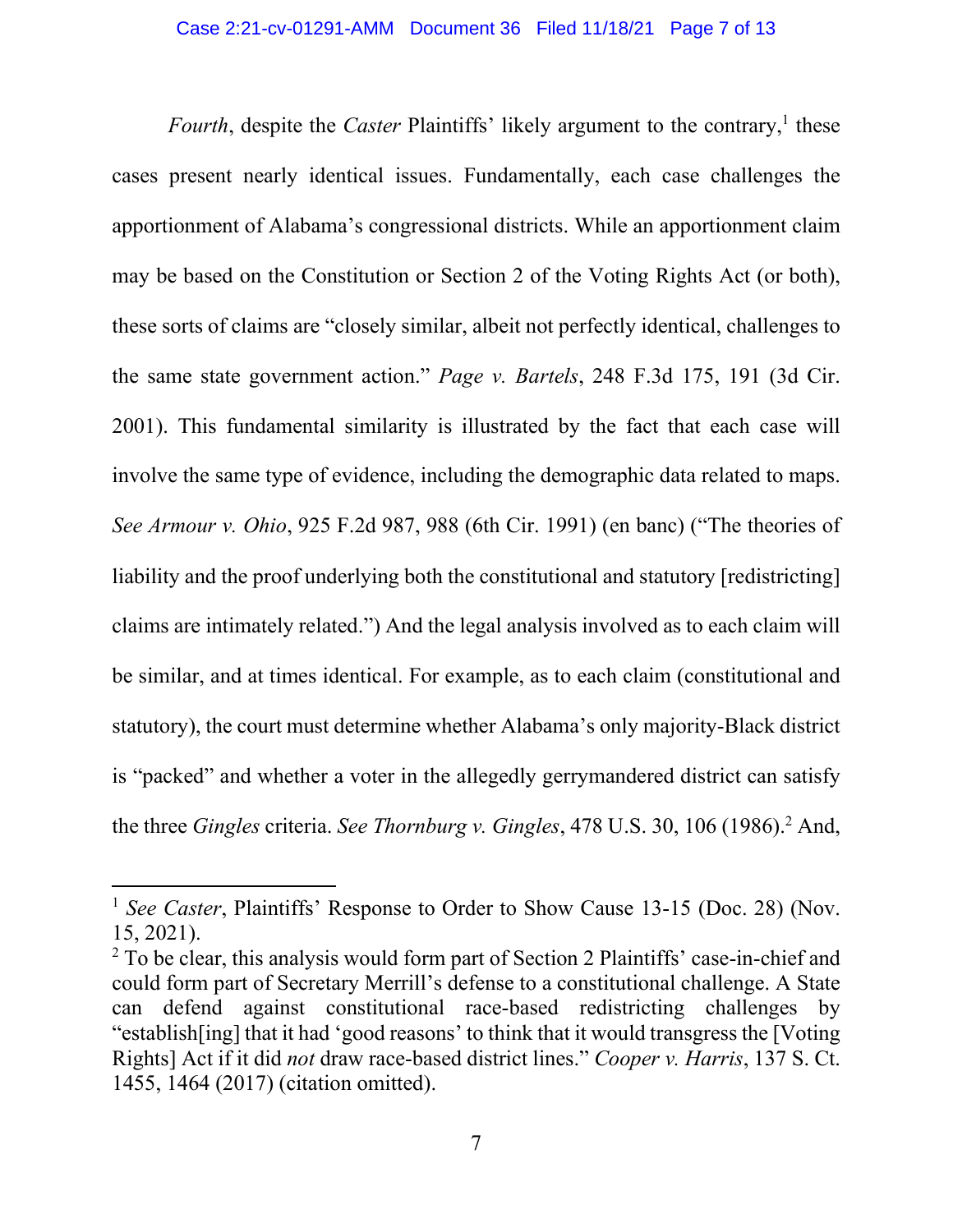#### Case 2:21-cv-01291-AMM Document 36 Filed 11/18/21 Page 8 of 13

as to remedy, each case presents the same questions about whether a court can and should order Secretary Merrill to use court-drawn maps, and if so, how it ought to do so. Considering these legal issues in one proceeding prevents both a waste of resources and the possibility of inconsistent results.

That this district court is composed of three judges instead of only one is no reason to forgo consolidation. First, as explained above, even if the *Caster* action proceeds before only one judge, there are numerous efficiencies gained by consolidation, for even in the three-judge actions, "[a] single judge may conduct all proceedings except the trial, and enter all orders permitted by the rules of civil procedure except as provided in this subsection." 28 U.S.C. § 2284(b)(3). And, second, the three-judge district court can hear the entirety of the *Caster* action because this Court is still a district court with jurisdiction to hear the claims under its standard subject-matter jurisdiction. *See* 28 U.S.C. § 1331. Though composed of three members, a "three-judge district court is still a district court within the ordinary hierarchical structure of the federal judiciary." *Ala. Legis. Black Caucus v. Alabama*, 988 F. Supp. 2d 1285, 1306 (M.D. Ala. 2013) (three-judge court) (W. Pryor, J.); *see Jacobs v. Tawes*, 250 F.2d 611, 614 (4th Cir. 1957) ("The court of three judges is not a different court from the District Court, but is the District Court composed of two additional judges sitting with the single District Judge before whom the application for injunction has been made."). Thus, while claims that Section 2284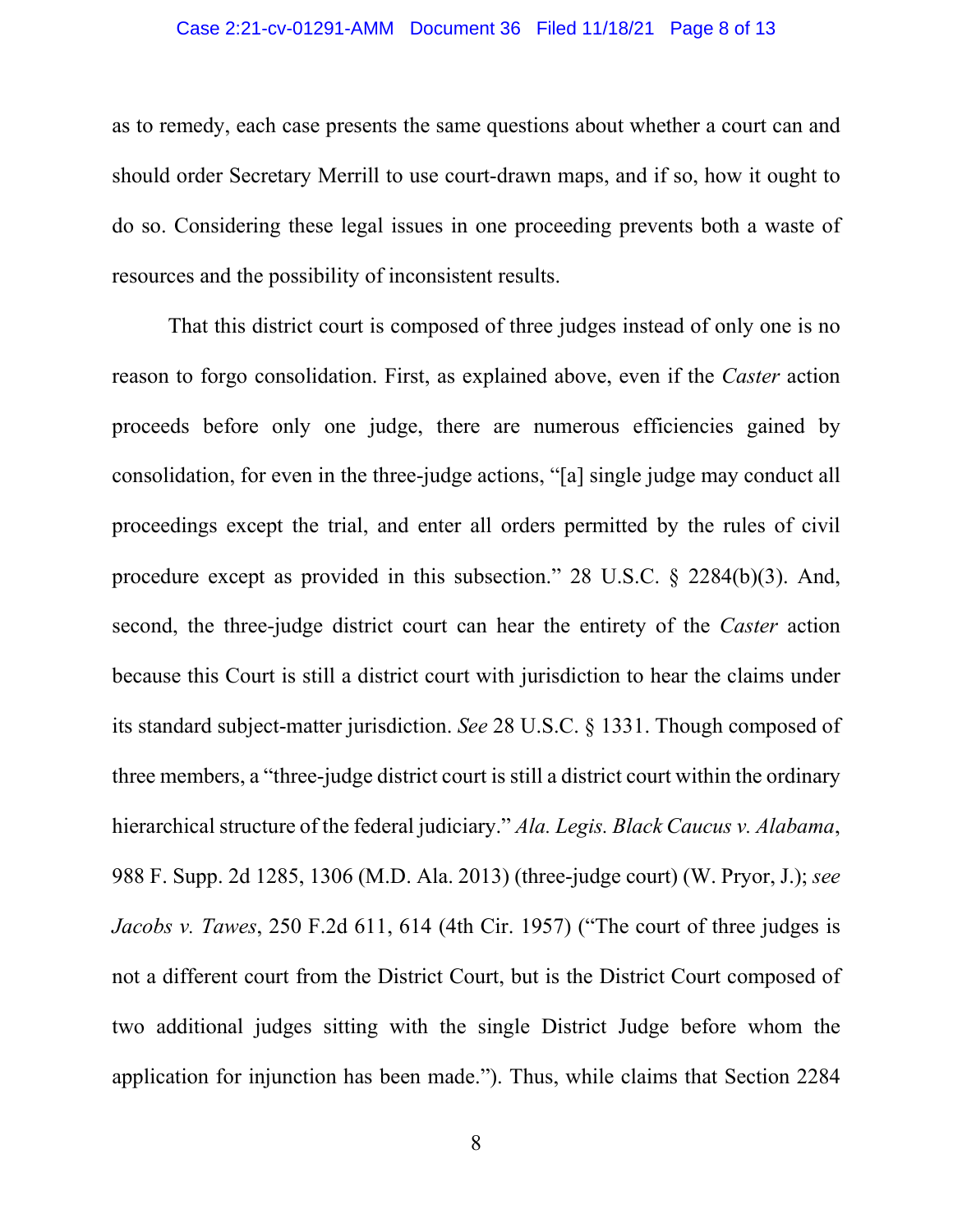#### Case 2:21-cv-01291-AMM Document 36 Filed 11/18/21 Page 9 of 13

requires to be decided by three judges cannot be decided by a single judge, *see Shapiro v. McManus*, 577 U.S. 39, 43 (2015), it does not follow that claims that do *not* require three judges cannot be decided by such a district court.

A Section 2 claim, which arises under the laws of the United States, is plainly a claim that a federal district court can hear under 28 U.S.C. § 1331. That explains why the Supreme Court does not vacate decisions by three-judge courts that a singlejudge court could have adjudicated; the Court simply sends those appeals to the courts of appeals for intermediate appellate review. *See Ala. Legis. Black Caucus*, 988 F. Supp. 2d at 1306 (noting that "the Court has required appellate review of those decisions by the circuit courts in which those three-judge district courts were convened"); *see also Pub. Serv. Comm'n of Mo. v. Brashear Freight Lines*, 312 U.S. 621, 626 (1941) ("But the fact that it was mistakenly assumed that the motion should be passed upon by the district judge in association with the two judges previously called did not of itself invalidate the District Court's judgment dismissing the motion."); *see generally* Lawrence Gebhardt, *Pendent Claims in Three Judge Court Litigation*, 30 WASH. & LEE L. REV. 487 (1973) ("If a pendent claim is not properly before the three judge court, a decision on that claim is still as valid as a decision by the single judge court before which it should be heard.") (collecting cases).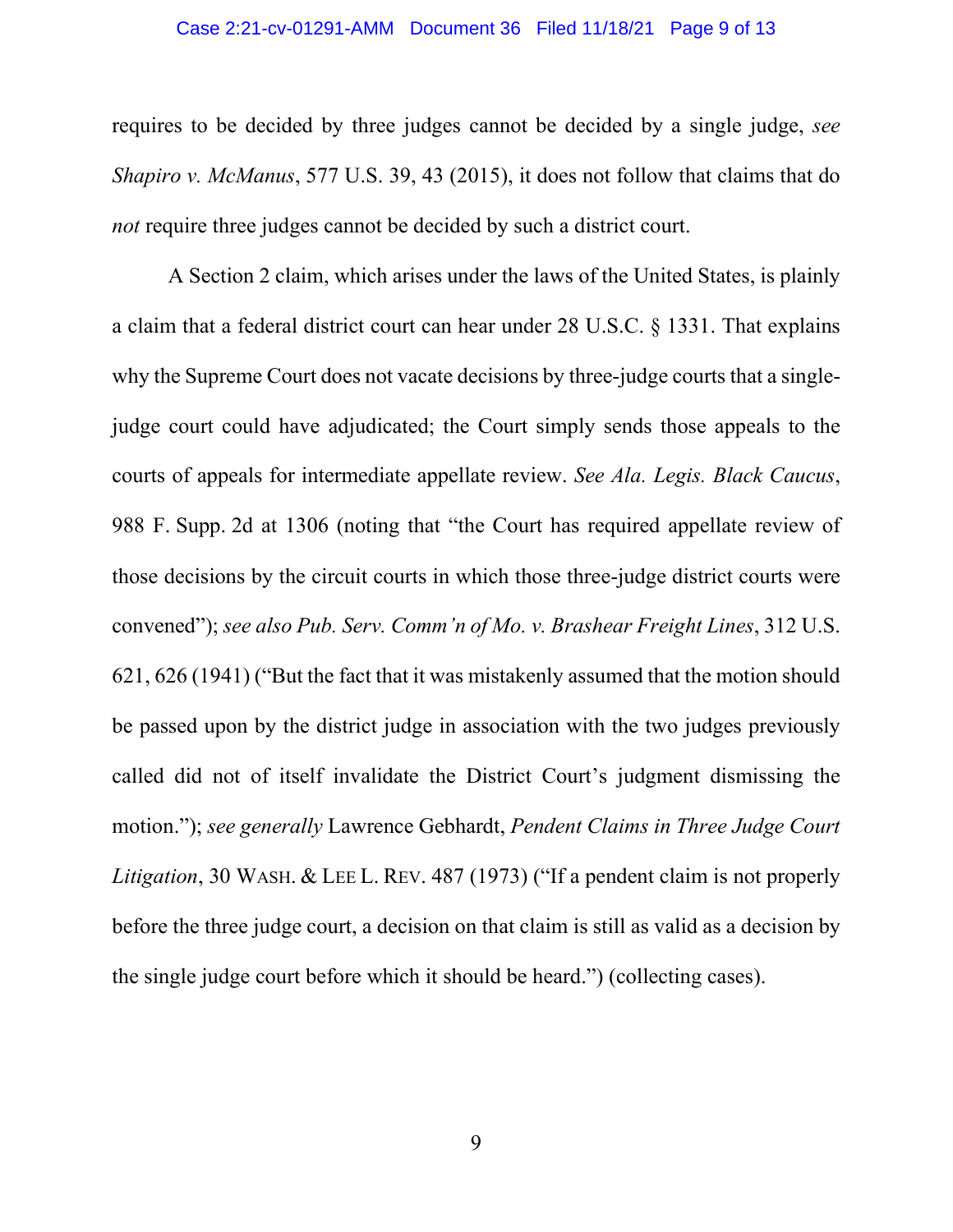\* \* \*

These cases should be consolidated here because this is the first-filed action. *See Moore v. MidFirst Bank*, No. 5:18-MC-01414-MHH, 2019 WL 539041, at \*2 (N.D. Ala. Feb. 11, 2019) ("As a matter of settled practice, when parties ask to consolidate related cases in this district, the cases typically are consolidated by and before the judge presiding over the first-filed case.").

### **CONCLUSION**

Defendant respectfully requests that the Court grant the Motion to Consolidate.

Respectfully submitted,

Steve Marshall *Attorney General*

Edmund G. LaCour Jr. (ASB-9182-U81L) *Solicitor General* 

James W. Davis (ASB-4063-I58J) *Deputy Attorney General* 

/s A. Reid Harris A. Reid Harris (ASB-1624-D29X) Brenton M. Smith (ASB-1656-X27Q) Benjamin M. Seiss (ASB-2110-O00W)  *Assistant Attorneys General*

OFFICE OF THE ATTORNEY GENERAL STATE OF ALABAMA 501 Washington Avenue P.O. Box 300152 Montgomery, Alabama 36130-0152 Telephone: (334) 242-7300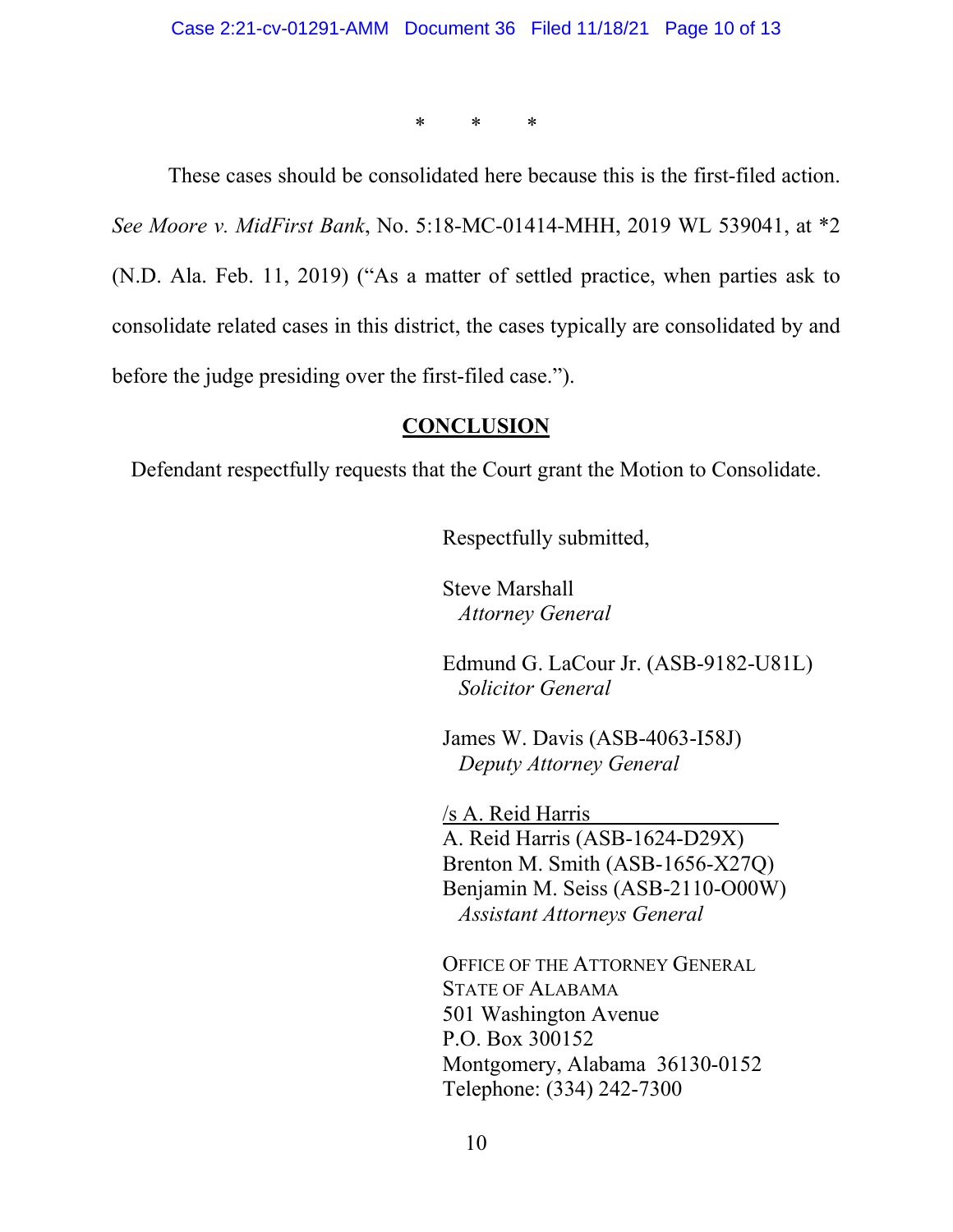Fax: (334) 353-8400 Edmund.LaCour@AlabamaAG.gov Jim.Davis@AlabamaAG.gov Ben.Seiss@AlabamaAG.gov Reid.Harris@AlabamaAG.gov Brenton.Smith@AlabamaAG.gov

# *Counsel for Secretary Merrill*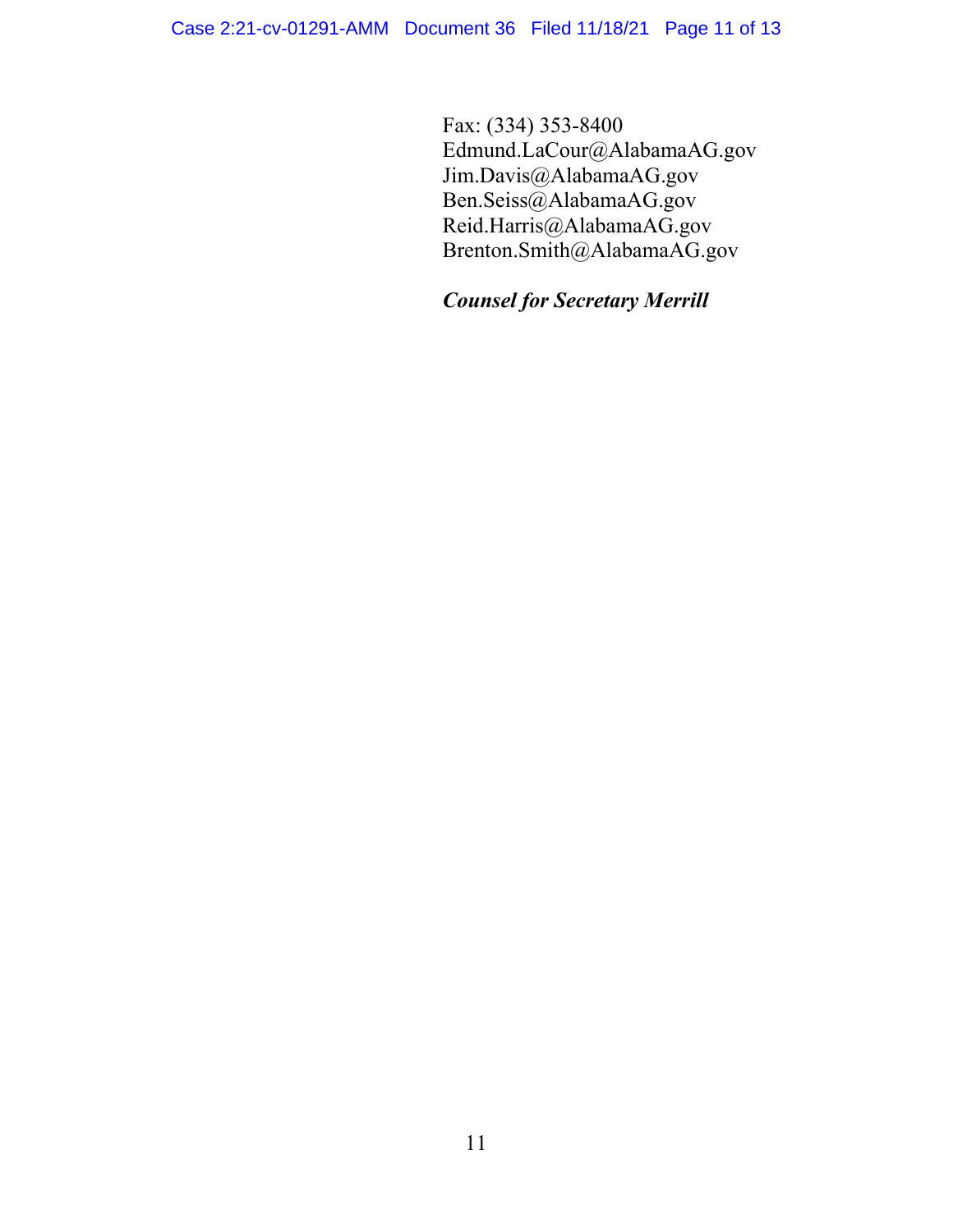## **CERTIFICATE OF SERVICE**

I certify that on November 18, 2021, I electronically filed the foregoing with the Clerk of the Court using the CM/ECF system, which will send notice to all counsel of record in this case. On this date, I have also sent a copy of this filing to counsel of record for the *Caster* Plaintiffs and the *Milligan* Plaintiffs at the following

email addresses:

Richard P. Rouco Quinn, Connor, Weaver, Davies & Rouco LLP Two North Twentieth 2-20th Street North, Suite 930 Birmingham, AL 35203 Phone: (205) 870-9989 Email: rrouco@qcwdr.com

Aria C. Branch\* Lalitha D. Madduri\* Joseph N. Posimato\* Elias Law Group LLP 10 G St. NE, Suite 600 Washington, D.C. 20002 Phone: (202) 968-4518 Email: ABranch@elias.law Email: LMadduri@elias.law Email: JPosimato@elias.law

Abha Khanna\* Elias Law Group LLP 1700 Seventh Ave, Suite 2100 Seattle, WA 98101 Phone: (206) 656-0177 Email: AKhanna@elias.law

Deuel Ross NAACP Legal Defense & Educational Fund, Inc. 700 14th Street N.W. Ste. 600 Washington, DC 20005 (202) 682-1300 dross@naacpldf.org

Leah Aden Stuart Naifeh Kathryn Sadasivan NAACP Legal Defense & Educational Fund, Inc. 40 Rector St., 5th Floor New York, NY 10006 (212) 965-2200 laden@naacpldf.org snaifeh@naacpldf.org ksadasivan@naacpldf.org

Shelita M. Stewart Jessica L. Ellsworth Hogan Lovells US LLP 555 Thirteenth St., NW Washington, D.C. 20004 (202) 637-5600 Shelita.stewart@hoganlovells.com